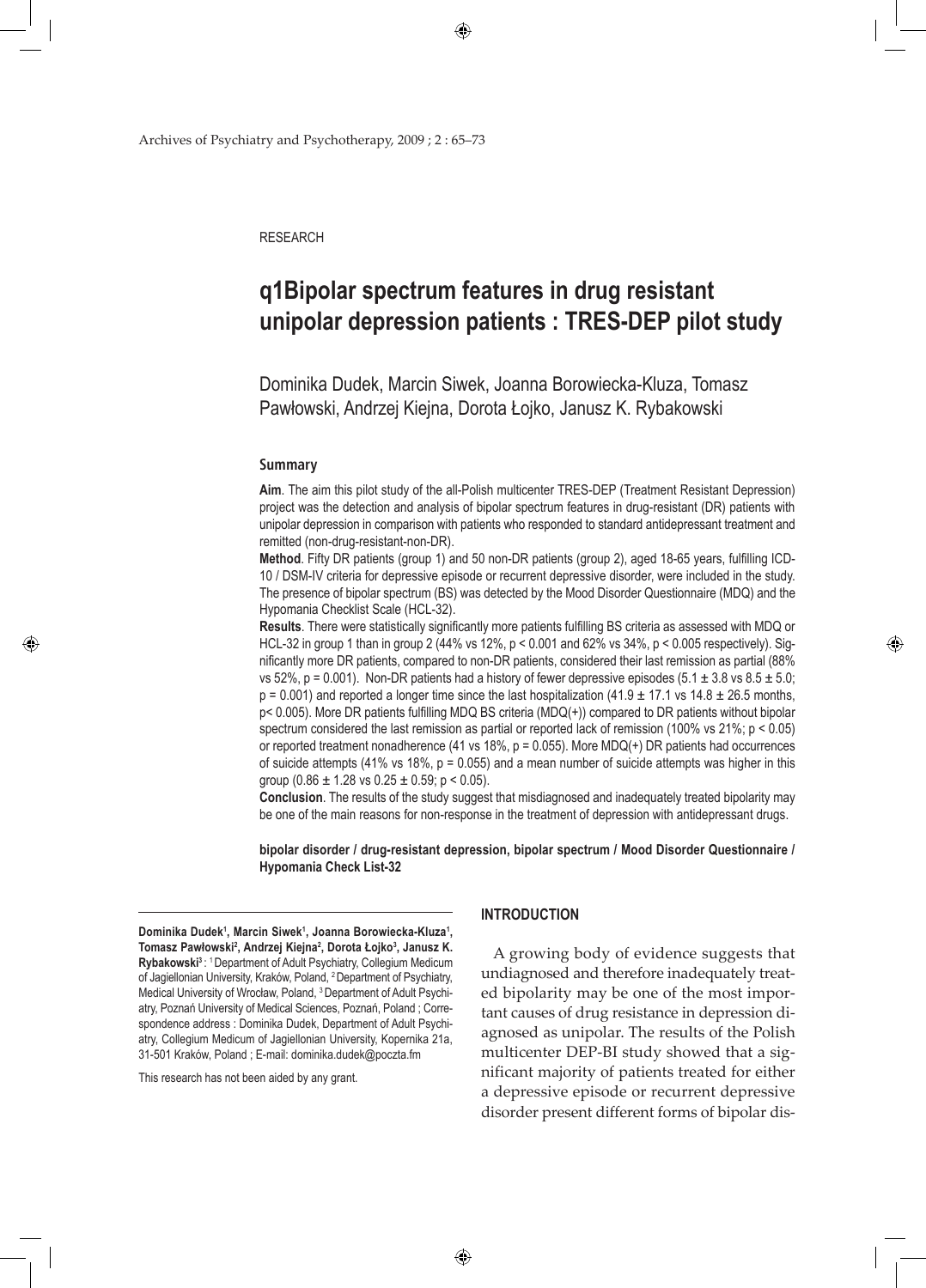⊕

order (BD) [1, 2]. Such patients were more often drug resistant. [3]. Other trials have also revealed bipolar features in drug-resistant depressive patients [4, 5, 6, 7]. The need for further and more detailed research into this problem was the basis for the multicenter all-Polish Treatment Resistant Depression Project (TRES-DEP). The main aim of TRES-DEP was analysis of the bipolar features in a group of drug resistant patients with unipolar depression in comparison to depressive patients who responded to standard antidepressant treatment and remitted. The demographic and clinical characteristics of the drug-resistant patient group was also described.

The following paper presents the pilot results of the TRES-DEP project.

### **MATERIAL AND METHODS**

⊕

Fifty drug-resistant (group 1) and 50 nondrug-resistant (group 2, control group) patients, aged 18-65 years fulfilling ICD-10 / DSM-IV criteria for depressive episode or recurrent depressive disorder were included in the study. The main exclusion criteria were: treatment with mood stabilizers, the diagnosis of substance misuse, dementia, and the diagnosis of severe neurological or somatic disease. Patients who scored > 18 points on the Hamilton Depression Rating Scale were also not included in the study in order avoid the risk of false negative results in bipolar detection tools due to severe depressive state. Patients were interviewed using clinical and sociodemographic questionnaires. The severity of depressive symptoms was measured by the 17-item Hamilton Depression Rating Scale (HDRS-17) [8, 9, 10]. Bipolar features were detected using the Mood Disorder Questionnaire (MDQ, by Hirschfeld et al) [11, 12] as well as the Hypomania Check-List (HCL-32, by Angst et al) [13].

Drug-resistance was defined as a lack of significant clinical improvement after at least two treatment trials with antidepressants applied through a suitable period of time (min. 4 weeks) and in suitable doses [14, 15]. Group 2 (gr. 2,  $N = 50$ ) consisted of patients who did not show drug-resistance in previous depressive

episodes and who achieved symptomatic and clinical remission during the last or current depressive episode (< 7 points in HDRS17).

Presence of the bipolar spectrum detected by MDQ was defined as at least 7 positive ("yes") answers in the first part of the MDQ including 13 questions concerning manic / hypomanic symptoms plus the occurrence of at least two of them in the same period of the patient's life as well as any moderate or serious problems which these symptoms cause for the patient [11, 12]. The HCL-32 bipolar spectrum criterion used in the study was 14 or more positive answers ("yes") [13].

The statistical analysis of the quantitative data was examined with descriptive statistics (median, mean, standard deviation) and boxplots. If the normality and equality of variance assumptions were present (Shapiro-Wilk test), a t-test was performed. If the assumptions were not met, a non-parametric test was used (Mann Whitney U test or Wilcoxon rank-sum test). The chi<sup>2</sup> test was performed for the analysis of qualitative differences between groups. A p value of < 0.05 was considered statistically significant [16, 17, 18].

⊕

## **RESULTS**

#### **1. Sociodemographic characteristics**

The mean age  $(\pm$  SD) in the drug resistant group was significantly higher than in control group. There were no significant differences in the male/female ratio between group 1 (1/4) and group 2 (6/19), (Chi<sup>2</sup> test) in addition to there being no other statistically significant differences between the groups according to sociodemographic parameters /variables such as: marital state, number of children, education level, or occupational status (Tab. 1).

# **2. Clinical characteristics (disease course, current depression episode)**

Taking into account the course of the disease, patients in group 1 were ill for an average of  $10.7 \pm 7.7$  years, while patients in group 2 for  $8.5 \pm 6.7$  of years but the difference was statis-

Archives of Psychiatry and Psychotherapy, 2009 ; 2 : 65–73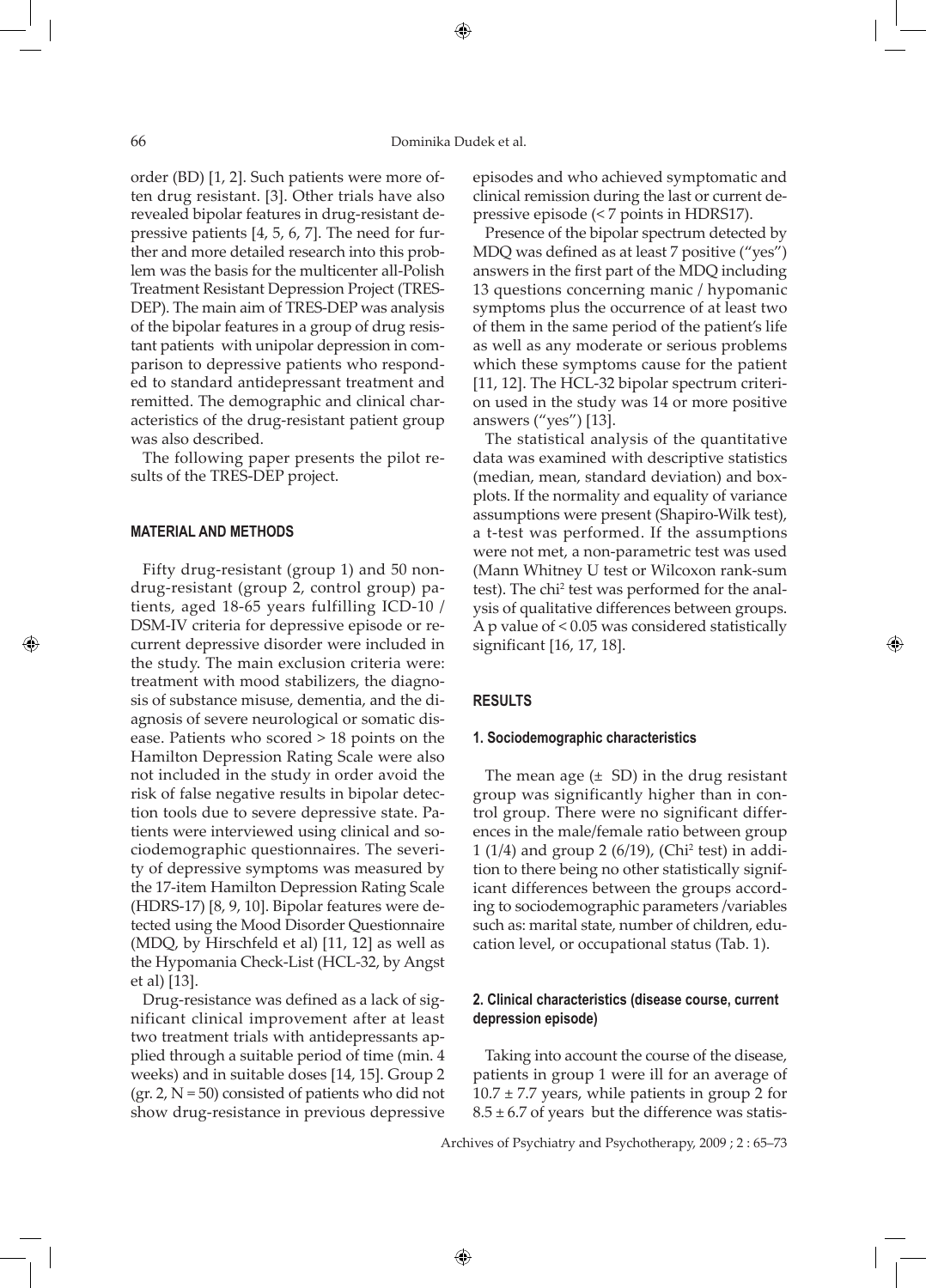q1Bipolar spectrum features in drug resistant unipolar depression patients TRES-DEP pilot study 67

tically not significant. The age at the onset of the illness in both groups wasn't significantly different. Moreover, in both groups the number of patients with early onset of disease (before 25) was similar (Tab. 2).

The average number of previous episodes of depression was significantly larger in the treatment resistant than in the control group. There were no statistically significant differences between groups with respect to the number of

|                    | Gr.1               | Gr.2              | Gr.1 vs Gr.2           |
|--------------------|--------------------|-------------------|------------------------|
|                    | $n = 50$           | $n = 50$          | р                      |
|                    |                    |                   | t-Test                 |
| Age                | $49.0 \pm 7.5$     | $45.4 \pm 9.6$    | 0.037                  |
| Number of children | $1.7 \pm 1.2$      | $1.4 \pm 1.1$     | <b>NS</b>              |
|                    |                    |                   | Chi <sup>2</sup> -Test |
| Sex                | M $n = 10 (20%)$   | M $n = 12 (24%)$  | <b>NS</b>              |
|                    | $F n = 40 (80%)$   | $F n = 38 (76%)$  |                        |
| Marital status     | Yes $n = 37 (74%)$ | Yes $n = 0 (60%)$ | <b>NS</b>              |
|                    | No $n = 13(26%)$   | No $n = 20 (40%)$ |                        |
|                    | primary 14%        | primary 10%       | <b>NS</b>              |
| Education level    | vocational 10%     | vocational 20%    | <b>NS</b>              |
|                    | secondary 48%      | secondary 42%     | <b>NS</b>              |
|                    | higher 28%         | higher 28%        | <b>NS</b>              |
| Working            | $n = 18(36%)$      | $n = 20 (40\%)$   | <b>NS</b>              |
| Pension            | $n = 25(50\%)$     | $n = 20(40\%)$    | <b>NS</b>              |

⊕

**Table 1.** Selected sociodemographic data in groups 1 and 2

hospitalized individuals (as reported during interview) and the average number of hospitalizations. However, the time since the last hospitalization was significantly longer in the group of non drug-resistant patients in comparison to the drug-resistant patient group. Patients from group 1 more frequently estimated their last remission as incomplete. There were no significant differences between groups in different aspects of compliance, i.e. unauthorized discontinuation of treatment or modification of doses. The groups did not differ statistically in the number of suicide attempts or ideations in the history as well as in comorbidity with somatic illness (Tab. 2).

⊕

Patients from group 2 more frequently reported a lack of family history of mental disorders than treatment-resistant patients (group 1). Family history of depression, schizophrenia, anxiety disorders, suicides, and BD did not differentiate between the groups. BD occurrence in the family was reported by only one person in group 1 and one in group 2. However, a family burden of alcohol abuse was statistical-

Archives of Psychiatry and Psychotherapy, 2009 ; 2 : 65–73

ly more frequent in the drug-resistant patient group than in the control group (Tab. 2).

◈

The duration of the current depressive episode was statistically longer in the treatment –resistant group (group 1) than in the group 2 (Tab. 3).

There were no significant differences between groups in frequency of occurrence of suicidal thoughts and suicidal tendencies during the course of the episodes (Tab. 3).

#### **3. Occurrence of bipolar features in studied groups**

In the drug-resistant patient group (group 1), the MDQ bipolar spectrum criteria were fulfilled by significantly more individuals than in the non-drug-resistant group (group 2) . Among the drug-resistant patients, too, more individuals fulfilled the bipolar features criteria by the HCL-32 in comparison to the drug-resistant patients. Similarly, applying the criteria of both tests simultaneously, the number of patients with bipolar spectrum features was significantly greater in group 1 than in group 2. ( Tab. 4)

 $\bigoplus$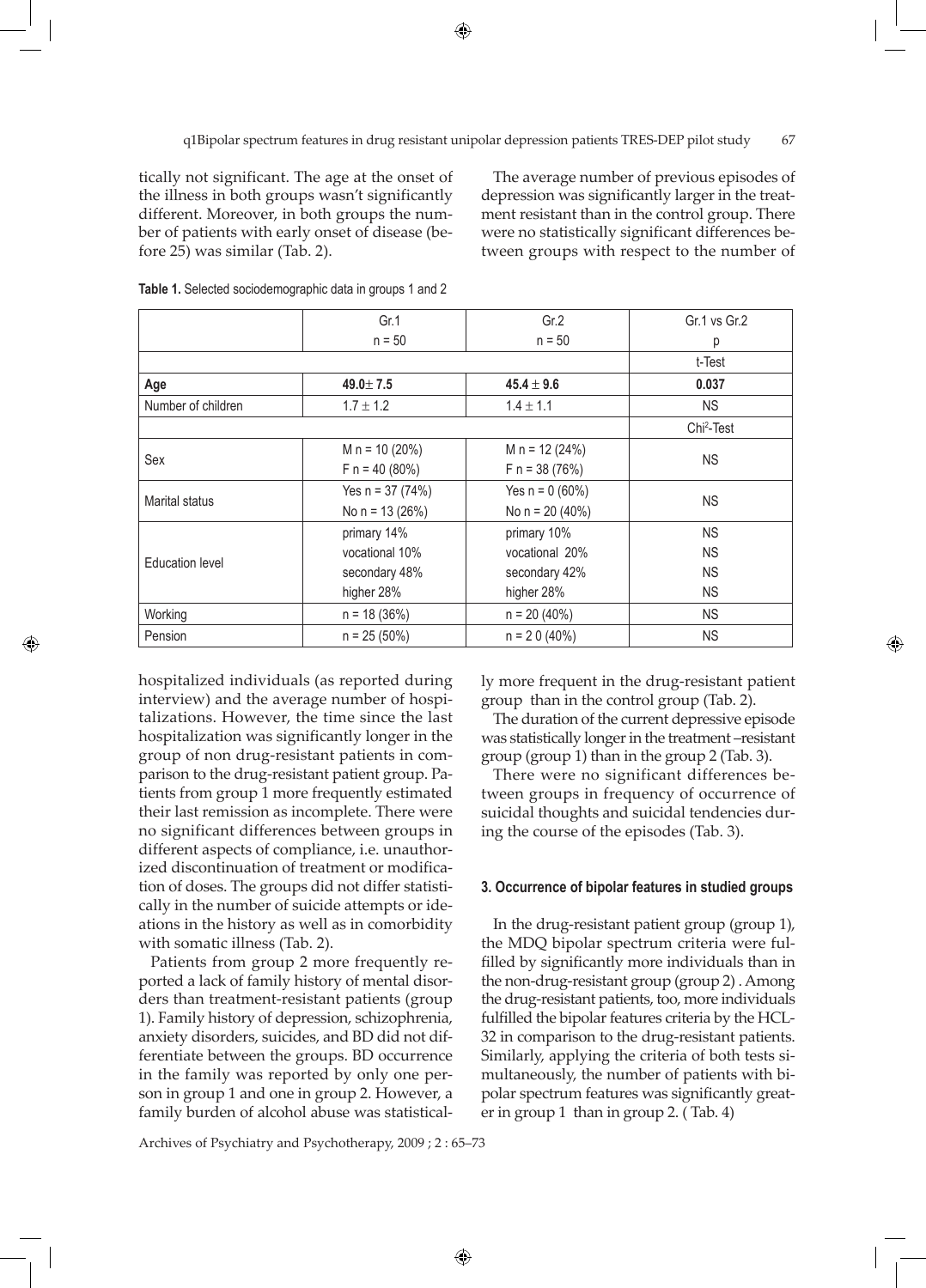# $\bigoplus$

# 68 Dominika Dudek et al.

 $\bigoplus$ 

| Negative family history of mental disorders | $n = 17(34%)$                | $n = 31 (62%)$               | < 0.050                |
|---------------------------------------------|------------------------------|------------------------------|------------------------|
| <b>Family history of alcoholism</b>         | $n = 12 (24%)$               | $n = 4 (8%)$                 | 0.029                  |
| Family history of depression                | $n = 18(36%)$                | $n = 12 (24%)$               | <b>NS</b>              |
| Irregularity of treatment                   | $n = 14 (28%)$               | $n = 12 (24%)$               | <b>NS</b>              |
| <b>Last remission</b>                       | Incomplete 88%<br>$(n = 44)$ | Incomplete 52%<br>$(n = 26)$ | 0.001                  |
|                                             | Full $12\%$ (n = 6)          | Full 48% ( $n = 24$ )        |                        |
| Suicide attempts in the past                | $n = 14 (28%)$               | $n = 13(26%)$                | <b>NS</b>              |
|                                             |                              |                              | Chi <sup>2</sup> -test |
| Number of suicide attempts                  | $0.52 \pm 1.0$               | $0.46 \pm 1.0$               | <b>NS</b>              |
| Months since the last hospitalization       | $14.8 \pm 26.5$              | $41.9 \pm 71.1$              | 0.003                  |
| Number of hospitalizations                  | $2.3 \pm 2.8$                | $1.5 \pm 1.6$                | <b>NS</b>              |
| <b>Number of episodes</b>                   | $8.5 \pm 5.0$                | $5.1 \pm 3.8$                | 0.001                  |
| Age at onset of illness                     | $38.4 \pm 8.5$               | $36.9 \pm 10.0$              | <b>NS</b>              |
| Time since the beginning of illness (years) | $10.7 \pm 7.7$               | $8.5 \pm 6.7$                | <b>NS</b>              |
|                                             |                              |                              | t-Test                 |
|                                             | $n = 50$                     | $n = 50$                     | р                      |
|                                             | Gr <sub>1</sub>              | Gr <sub>2</sub>              | Gr 1 vs Gr 2           |

**Table 3.** Selected clinical data regarding the current depression episode in groups 1 and 2 of the illness in groups 1 an 2

|                                 | Gr 1            | Gr <sub>2</sub> | Gr 1 vs Gr 2           |
|---------------------------------|-----------------|-----------------|------------------------|
|                                 | $n = 50$        | $N = 50$        | D                      |
|                                 |                 |                 | t-Test                 |
| Duration of episode (in weeks)  | $13 \pm 8.7$    | $7.6 \pm 3.3$   | 0.001                  |
| <b>Number of treatments</b>     | $2.34 \pm 0.6$  | $1.0 \pm 0$     | 0.001                  |
|                                 |                 |                 | Chi <sup>2</sup> -Test |
| Presence of suicidal thoughts   | $n = 29(58%)$   | $n = 22(42%)$   | <b>NS</b>              |
| Presence of suicidal tendencies | $n = 10 (20\%)$ | $n = 6(12%)$    | <b>NS</b>              |

**Table 4.** Bipolar features – number of people fulfilling bipolar MDQ or HCL-32 criteria in groups 1 and 2. (MDQ (+)/HCL (+) – subgroups of patients, whose results in MDQ and HCL respectively indicated presence of bipolar features. MH (+) – subgroup of patients, fulfilling both – the MDQ and HCL bipolar spectrum criteria

|           | Gr 1<br>$n = 50$ | Gr.2<br>$n = 50$ | Gr. 1 vs Gr. 2<br>р<br>Chi <sup>2</sup> -Test |
|-----------|------------------|------------------|-----------------------------------------------|
| $MDQ (+)$ | $n = 22(44%)$    | $n = 6(12%)$     | < 0.001                                       |
| $MDQ(-)$  | $n = 28(56%)$    | $n = 44 (88%)$   |                                               |
| $HCL$ (+) | $n = 31(62%)$    | $n = 17(34%)$    | 0.005                                         |
| $HCL$ (-) | $n = 19(38%)$    | $n = 33(66%)$    |                                               |
| $MH (+)$  | $n = 19(38%)$    | $n = 5(10\%)$    |                                               |
| $MH(-)$   | $n = 31 (62%)$   | $n = 45 (90\%)$  | $= 0.001$                                     |

Archives of Psychiatry and Psychotherapy, 2009 ; 2 : 65–73

⊕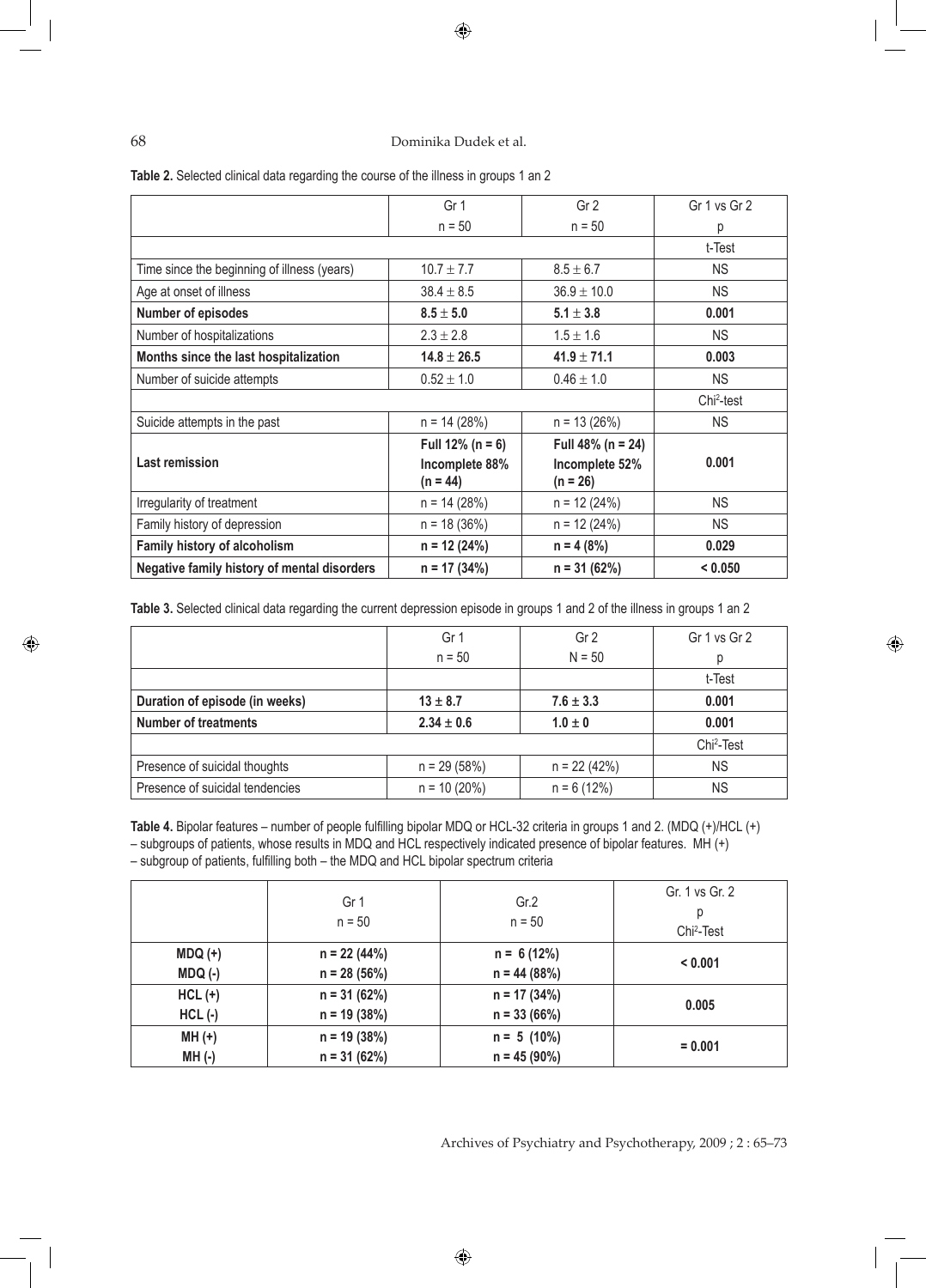$\bigoplus$ 

## **4. Bipolar features – characteristics of answers in MDQ and HCL**

The next step was the analysis of answers to the individual questions in the MDQ and HCL questionnaires. In the first 13-question part of the MDQ, drug-resistant patients (gr. 1) answered "yes" onto following questions (Q) statistically significantly more frequently in comparison to the non drug-resistant group  $(gr. 2)$ : Q1: "...you felt so good or so hyper that other people thought you were not your normal self or you were so hyper that you got into trouble ? ( $p = 0.002$ , Chi<sup>2</sup> test), Q3 : "...you felt much more self-confident than usual?"  $(p = 0.002, Chi<sup>2</sup> test), Q5:$  "...you were much more talkative or spoke much faster than usual?" (p = 0.025 ; Chi2 test)", Q8 : "...you had much more energy than usual?" ( $p = 0.008$ ; Chi<sup>2</sup> test), Q9 : "...you were much more active or did many more things than usual?" (p = 0.001, Chi2 test), Q11: "...you were much

⊕

more interested in sex than usual ?" ( $p = 0.010$  ; Chi2 test).

In the HCL-32, among 32 questions from the mania/hypomania symptoms list, statistically significantly more answered "yes" in group 1 in comparison to group 2 on three questions : Q5 : "I am more sociable (make more phone calls, go out more)" ( $p = 0.009$ , Chi<sup>2</sup> test), Q16 : "I am more interested in sex, and/or have increased sexual desire" ( $p = 0.005$ , Chi<sup>2</sup> test), Q21 : "I am more easily distracted" ( $p = 0.020$ , Chi<sup>2</sup> test).

# **5. Clinical and demographic characteristics of patients with drug-resistant depression**

There were no statistically significant differences regarding age, sex, marital state, number of children, education level, and occupational status between drug-resistant patients fulfilling and not-fulfilling the bipolar spectrum criteria by MDQ or HCL-32 (Tab. 5 and 6).

◈

**Table 5.** Bipolar features according to MDQ criteria – selected sociodemographic data regarding the course of treatment in the group of patients with drug-resistant depression (group 1)

|                        |            | $MDQ(+)$        | $MDQ(-)$          | $MDQ(+)$ vs $MDQ(-)$   |
|------------------------|------------|-----------------|-------------------|------------------------|
|                        |            |                 |                   | р                      |
|                        |            |                 |                   | t-Test                 |
| Age                    |            | $49.0 \pm 7.2$  | $49.0 \pm 7.8$    | <b>NS</b>              |
| Number of children     |            | $1.9 \pm 1.3$   | $1.5 \pm 1.2$     | <b>NS</b>              |
|                        |            |                 |                   | Chi <sup>2</sup> -Test |
| Sex                    | M          | $n = 6(27.3%)$  | $n = 4(14.3%)$    | <b>NS</b>              |
|                        | F          | $n = 16(72.7%)$ | $n = 24 (85.7%)$  | <b>NS</b>              |
| Marital status         |            | $n = 16(72.7%)$ | $n = 21 (75.0\%)$ | <b>NS</b>              |
|                        | primary    | $n = 5(22.7%)$  | $n = 2(7.1\%)$    | <b>NS</b>              |
| <b>Education level</b> | vocational | $n = 2(9.1\%)$  | $n = 3(10.7%)$    | <b>NS</b>              |
|                        | secondary  | $n = 9(40.9\%)$ | $n = 15(53.6%)$   | <b>NS</b>              |
|                        | higher     | $n = 6(27.3%)$  | $n = 8(28.6%)$    | <b>NS</b>              |
| Working                |            | $n = 9(40.9\%)$ | $n = 9(32.1\%)$   | <b>NS</b>              |
| Pension                |            | $n = 9(40.9\%)$ | $n = 16(57.1\%)$  | <b>NS</b>              |

There were also no statistically significant differences in a range of such factors characterizing course of the illness as: age at the onset of disease, average number of episodes and hospitalizations, average time since the last hospitalization (Tab. 7 and 8).

Similarly, family history of depression, alcohol abuse, bipolar disorder, schizophrenia, anxiety disorders, suicides and coexistence of somatic diseases did not differentiate drug-resistant patients presenting or not presenting bipolar spectrum features (Tab. 7 and 8).

Archives of Psychiatry and Psychotherapy, 2009 ; 2 : 65–73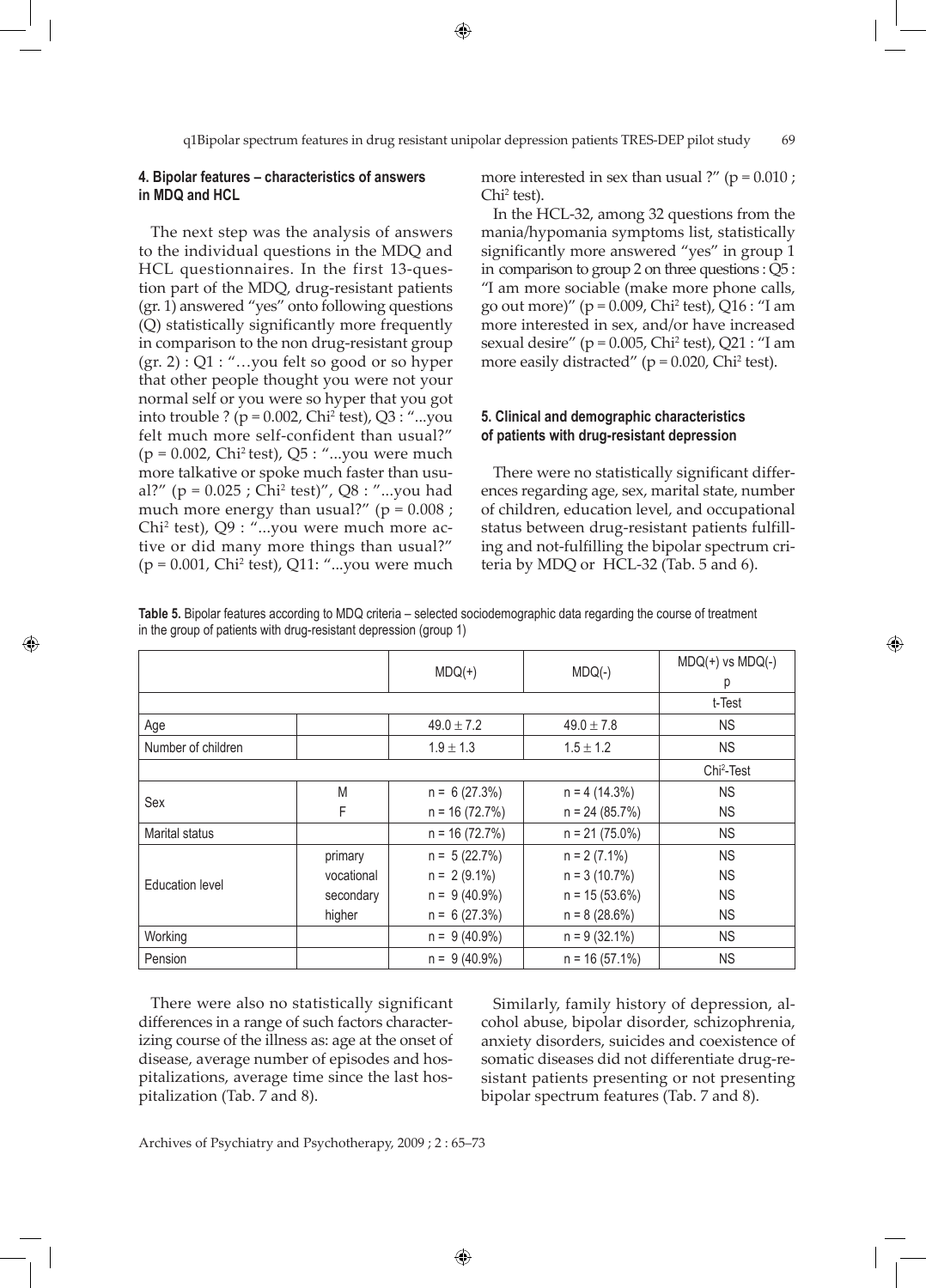# 70 Dominika Dudek et al.

Moreover, there were no differences in selected clinical data regarding the current depression episode i.e.: duration of episode, number of administrated treatments, presence of suicidal thoughts or tendencies (Tab. 9 and 10).

It should be emphasized that drug-resistant patients fulfilling the MDQ bipolar features criteria estimated their last remission as incomplete and reported non-compliance reflected by irregularities in treatment and dosing non-adherence significantly more often than non-bipolar spectrum patients. Moreover, in drug-resistant bipolar spectrum patients in comparison with patients not fulfilling the MDQ criteria, there was a statistically significant greater number of suicide attempters and a greater average number of suicide attempts (Tab. 7).

◈

**Table 6.** Bipolar features according to HCL criteria – selected sociodemographic data regarding the course of treatment in the group of patients with drug-resistant depression (group 1).

|                    |            | $HCL(+)$<br>$HCL(-)$ |                  | $HCL(+)$ vs $HCL(-)$   |
|--------------------|------------|----------------------|------------------|------------------------|
|                    |            |                      |                  | р                      |
|                    |            |                      |                  | t-Test                 |
| Age                |            | $48.4 \pm 8.5$       | $50.0 \pm 5.4$   | <b>NS</b>              |
| Number of children |            | $1.8 \pm 1.4$        | $1.3 \pm 1.0$    | <b>NS</b>              |
|                    |            |                      |                  | Chi <sup>2</sup> -Test |
| Sex                | M          | $n = 6(19.4\%)$      | $n = 4(21.1\%)$  | <b>NS</b>              |
|                    | F          | $n = 25(80.6%)$      | $n = 15(78.9%)$  | <b>NS</b>              |
| Marital status     |            | $n = 23(74.2%)$      | $n = 14(73.7%)$  | <b>NS</b>              |
|                    | primary    | $n = 5(16.1\%)$      | $n = 2(10.5%)$   | <b>NS</b>              |
|                    | vocational | $n = 3(9.7%)$        | $n = 2(10.5\%)$  | <b>NS</b>              |
| Education level    | secondary  | $n = 14(45.2%)$      | $n = 10 (52.6%)$ | <b>NS</b>              |
|                    | higher     | $n = 9(29.0\%)$      | $n = 5(26.3%)$   | <b>NS</b>              |
| Working            |            | $n = 12(38.7%)$      | $n = 6(31.6%)$   | <b>NS</b>              |
| Pension            |            | $n = 15(48.4\%)$     | $n = 10 (52.6%)$ | <b>NS</b>              |

**Table 7.** Selected clinical data regarding the course of the illness in drug resistant patients (group 1) fulfilling (MDQ(+)) or not fulfilling (MDQ(-)) MDQ bipolar spectrum criteria

|                                             | $MDQ(+)$        | $MDQ(-)$                          | $MDQ(+)$ vs            |
|---------------------------------------------|-----------------|-----------------------------------|------------------------|
|                                             | $n = 22$        | $n = 28$                          | $MDQ(-)$               |
|                                             |                 |                                   | p-value                |
|                                             |                 |                                   | t-Test                 |
| Time since the beginning of illness (years) | $9.9 \pm 7.6$   | $11.2 \pm 9.8$                    | <b>NS</b>              |
| Age at onset of illness                     | $39.1 \pm 9.4$  | $37.8 \pm 7.9$                    | <b>NS</b>              |
| Number of episodes                          | $8.0 \pm 4.4$   | $6.0 \pm 4.6$                     | <b>NS</b>              |
| Number of hospitalizations                  | $2.0 \pm 2.4$   | $2.5 \pm 3.1$                     | <b>NS</b>              |
| Months since the last hospitalization       | $13.2 \pm 19.2$ | $15.4 \pm 31.0$                   | <b>NS</b>              |
| <b>Number of suicide attempts</b>           | $0.86 \pm 1.28$ | $\textbf{0.25} \pm \textbf{0.59}$ | 0.029                  |
|                                             |                 |                                   |                        |
|                                             |                 |                                   | Chi <sup>2</sup> -Test |
|                                             | Full            | Full                              |                        |
|                                             | $n = 0 (0\%)$   | $(n = 6)$ 21%                     |                        |
| <b>Last remission</b>                       | Incomplete      | Incomplete                        | 0.021                  |
|                                             | $n = 22(100\%)$ | $n = 22(79%)$                     |                        |
| <b>Irregularities of treatment</b>          | $n = 9(41%)$    | $n = (18%)$                       | (0.055)                |
| Suicide attempts in the past                | $n = 9(41%)$    | $n = 5(18%)$                      | (0.055)                |
| Family history of depression                | $n = 9(41%)$    | $n = 9(32%)$                      | <b>NS</b>              |
| Family history of alcoholism                | $n = 6(27%)$    | $n = 6(21%)$                      | <b>NS</b>              |

Archives of Psychiatry and Psychotherapy, 2009 ; 2 : 65–73

♠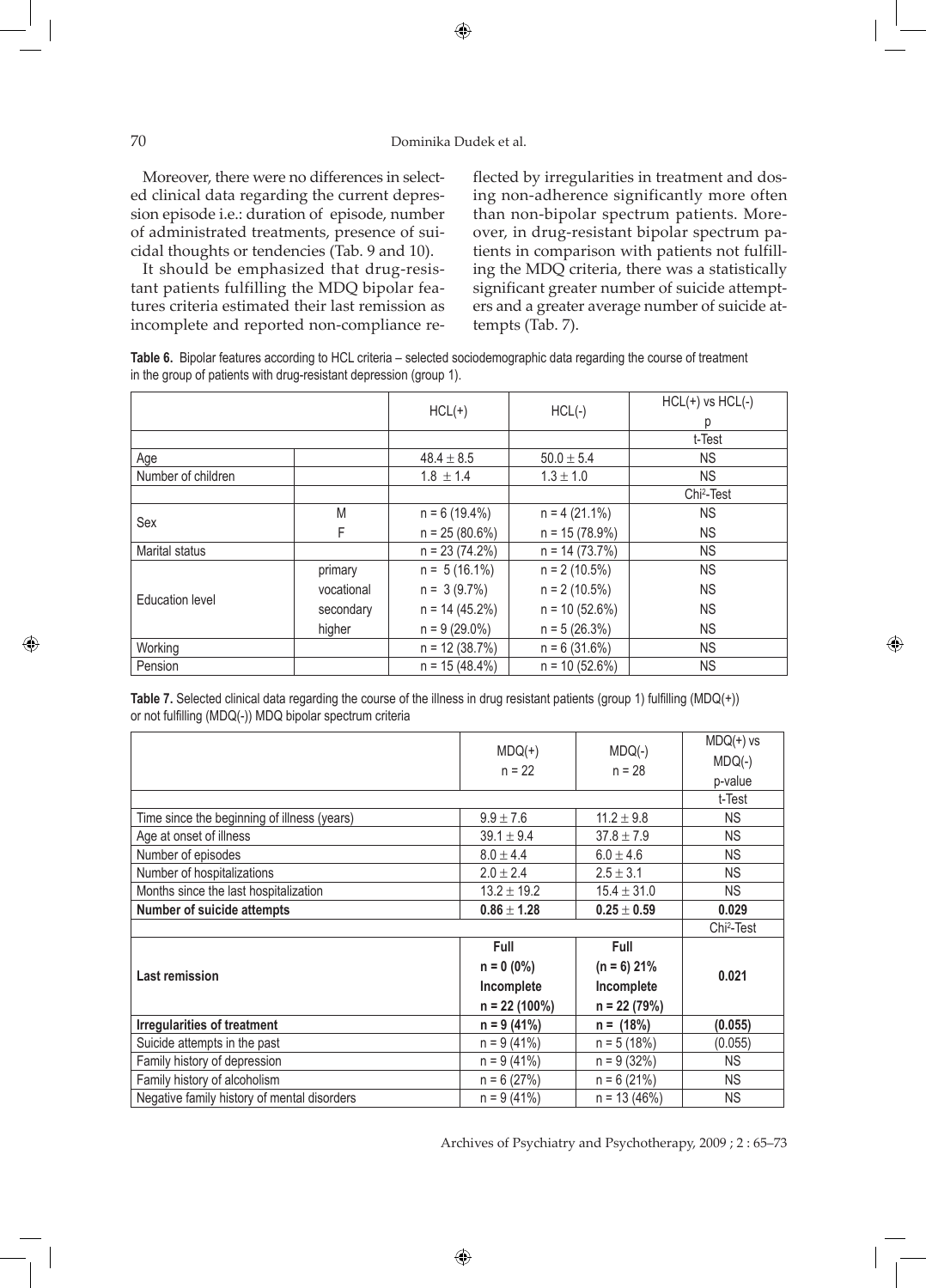q1Bipolar spectrum features in drug resistant unipolar depression patients TRES-DEP pilot study 71

|                                             | $HCL(+)$<br>$n = 31$            | $HCL(-)$<br>$n = 19$            | $HCL(+)$ vs<br>$HCL(-)$<br>p-value |
|---------------------------------------------|---------------------------------|---------------------------------|------------------------------------|
|                                             |                                 |                                 | Test-t                             |
| Time since the beginning of illness (years) | $10.9 \pm 8.7$                  | $10.2 \pm 6.0$                  | <b>NS</b>                          |
| Age at onset of illness                     | $37.5 \pm 9.4$                  | $39.8 \pm 6.9$                  | <b>NS</b>                          |
| Number of episodes                          | $6.8 \pm 4.2$                   | $6.4 \pm 5.0$                   | <b>NS</b>                          |
| Number of hospitalizations                  | $2.2 \pm 2.4$                   | $2.6 \pm 3.4$                   | <b>NS</b>                          |
| Months since the last hospitalization       | $15.2 \pm 21.7$                 | $14.1 \pm 34.2$                 | <b>NS</b>                          |
| Number of suicide attempts                  | $0.71 \pm 1.16$                 | $0.21 \pm 0.54$                 | <b>NS</b>                          |
|                                             |                                 |                                 | Test Chi <sup>2</sup>              |
| Last remission                              | Full<br>$n = 2 (6%)$<br>Partial | Full<br>$n = 4(21%)$<br>Partial | <b>NS</b>                          |
| Irregularities of treatment                 | $n = 29(94%)$<br>$n = 10(32%)$  | $n = 15(79%)$<br>$n = 4(21%)$   | <b>NS</b>                          |
| Suicide attempts in the past                | $n = 11 (36%)$                  | $n = 3(16%)$                    | <b>NS</b>                          |
| Family history of depression                | $n = 13(42%)$                   | $n = 5(26%)$                    | <b>NS</b>                          |
| Family history of alcoholism                | $n = 7(23%)$                    | $n = 5(26%)$                    | <b>NS</b>                          |
| Negative family history of mental disorders | $n = 12(39%)$                   | $n = 10(53%)$                   | <b>NS</b>                          |

**Table 8.** Selected clinical data regarding the course of the illness in drug resistant patients (group 1) fulfilling (HCL (+)) or not fulfilling (HCL(-)) HCL-32 bipolar spectrum criteria

**Table 9.** Selected clinical data regarding the current depression episode in drug resistant patients (group 1) fulfilling (MDQ (+)) or not fulfilling MDQ (MDQ(-)) bipolar spectrum criteria

⊕

|                                 | $MDQ(+)$       | $MDQ(-)$         | $MDQ(+)$ vs $MDQ(-)$   |
|---------------------------------|----------------|------------------|------------------------|
|                                 |                |                  | t-Test                 |
| Duration of episode (in weeks)  | $11 + 5.7$     | $14.5 \pm 10.2$  | ΝS                     |
| Number of treatments            | $2.18 \pm 0.5$ | $2.46 \pm 0.7$   | <b>NS</b>              |
|                                 |                |                  | Chi <sup>2</sup> -Test |
| Presence of suicidal thoughts   | $n = 11 (50%)$ | $n = 18(64.3\%)$ | <b>NS</b>              |
| Presence of suicidal tendencies | $n = 5(22.7%)$ | $n = 5(17.9%)$   | <b>NS</b>              |

**Table 10.** Selected clinical data regarding the current depression episode in drug resistant patients (group 1) fulfilling (HCL(+)) or not fulfilling (HCL(-)) HCL-32 bipolar spectrum criteria

|                                 | $MDQ(+)$        | $MDQ(-)$         | $MDQ(+)$ vs $MDQ(-)$   |
|---------------------------------|-----------------|------------------|------------------------|
|                                 |                 |                  | t-Test                 |
| Duration of episode (in weeks)  | $11 \pm 5.7$    | $14.5 \pm 10.2$  | <b>NS</b>              |
| Number of treatments            | $2.18 \pm 0.5$  | $2.46 \pm 0.7$   | ΝS                     |
|                                 |                 |                  | Chi <sup>2</sup> -Test |
| Presence of suicidal thoughts   | $n = 11 (50\%)$ | $n = 18(64.3\%)$ | <b>NS</b>              |
| Presence of suicidal tendencies | $n = 5(22.7%)$  | $n = 5(17.9%)$   | <b>NS</b>              |

⊕

Archives of Psychiatry and Psychotherapy, 2009 ; 2 : 65–73

⊕

 $\bigoplus$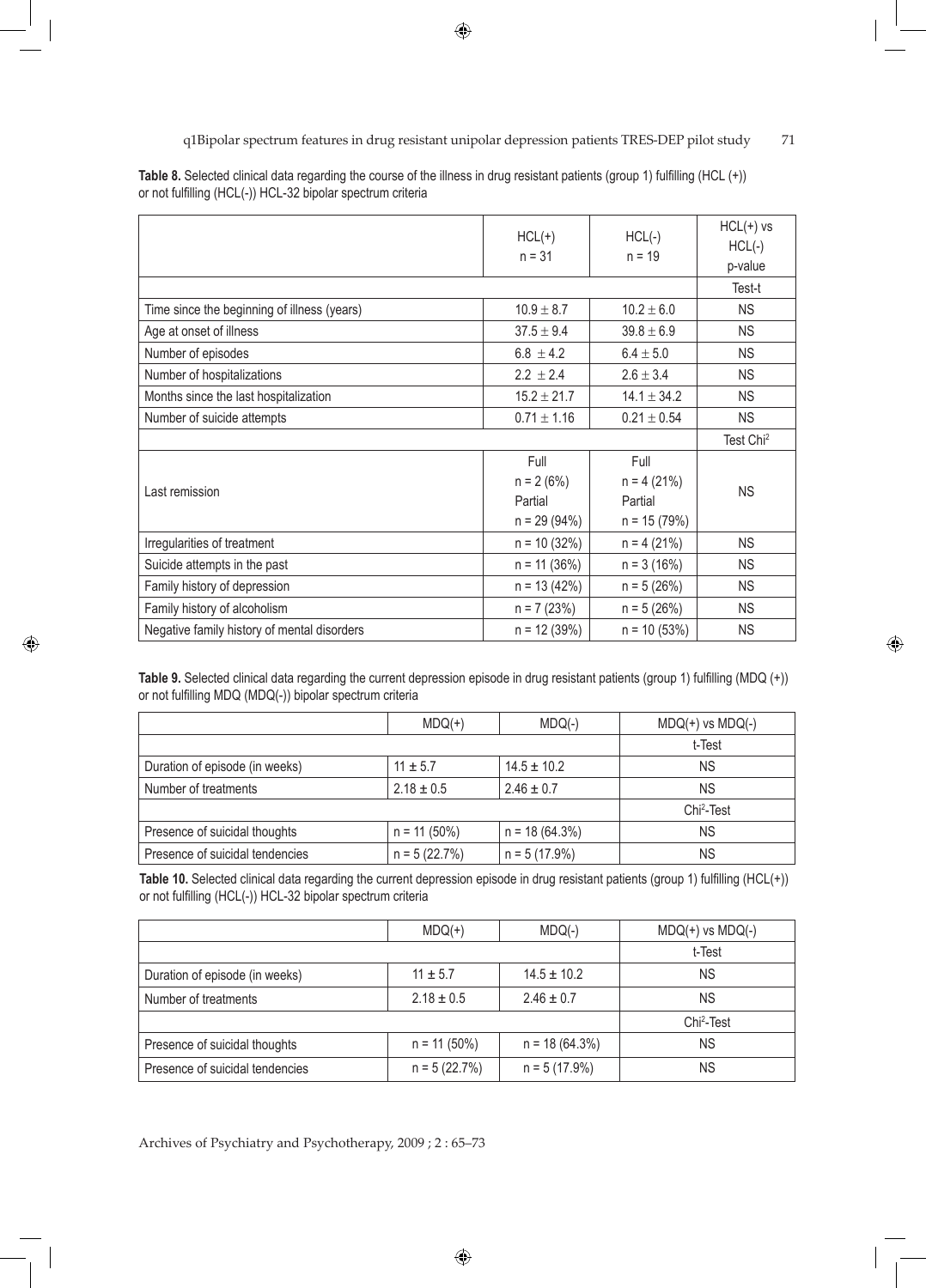### **DISCUSSION**

⊕

The group of drug-resistant patients, in comparison with non-drug-resistant patients, was characterized by a shorter time since the last hospitalization and a larger number of episodes, as well as a larger number of individuals who subjectively estimated their last remission to be incomplete. These data reflect the unfavourable pattern of the course of depressive disorder in the case of drug resistance.

In the group of drug-resistant patients, there were significantly more persons with a family history of different mental disorders (depression, alcoholism, schizophrenia, bipolar disorder, anxiety disorders). However, it should be pointed that in both groups, only 2% of patients reported cases of bipolar disorder in the family. Such an extremely low percentage suggests the underdiagnosis of BD. Attention should be paid to the statistically more frequent occurrence of alcohol abuse in the families of drug-resistant patients, which may be a confirmation of undiagnosed bipolarity. According to Sonne et al [19], alcohol abuse coexists with BD in about 33% of cases and maybe a factor suggesting incidence of bipolar spectrum in depressive disorder. It seems that use of the questions included in such tools as the MDQ or the HCL, not only for the examination of the patient, but also during a family interview may improve the detection of bipolarity among patients' relatives.

In the drug resistant group, in comparison to the non-drug-resistant group there were significantly more patients fulfilling MDQ and/ or HCL-32 bipolar spectrum criteria. This suggests that a significant percentage of refractory depression is represented by misdiagnosed and therefore inadequately treated bipolar disorder. Such data are consistent with the results of previous investigations. Sharma at al [6] found the presence of BD (mainly type II) or features of broadly-defined bipolarity respectively in 59% and 80% of patients treated for drug-resistant depression. In another study, characterized by long-term follow-up (1-7 years), it was observed that a significant part of drug-resistant depression is associated with BD. The diagnosis was changed from unipolar affective disorder to bipolar disorder in 5

of 21 patients [7]. The results of the all-Polish, multicenter DEP-BI project showed that about 60% of the outpatients treated by psychiatrists for recurrent depression or depressive episode represent different forms of BD [1, 3]. Moreover, in a group of patients who fulfilled bipolarity criteria there were more cases of drugresistance [3].

The differences between drug-resistant and non drug-resistant patients in frequency of answer to specific questions in the MDQ and HCL questionnaires shown in this pilot study also suggest that, in case of adding of a larger number of patients to the trial, it may be possible to choose such specific questions from the questionnaires used, which would be used during interviewing patients to increase the probability of recognition of bipolar features among drug-resistant patients. The varying, in terms of occurrence or lack of it, features of bipolarity in the group of drug-resistant patients, characterized by answers to questions from the MDQ and HCL questionnaires, may enable the separation of factors which, during the interview, may contribute to an improvement in diagnostic vigilance in the future.

Drug-resistant patients fulfilling the MDQ bipolar spectrum criteria, compared to the drug-resistant patients without bipolar spectrum, considered the last remission as partial or reported lack of remission, reported treatment nonadherence, had more frequent occurrences of suicide attempts as well as a greater number of suicide attempts. These results suggest that presence of bipolar spectrum may significantly and negatively affect the course and prognosis in drug-resistant depression.

⊕

## **References**

- 1. Rybakowski JK, Suwalska A, Lojko D, Rymaszewska J, Kiejna A. Bipolar mood disorders among Polish psychiatric outpatients treated for major depression. J Affect. Disord. 2005; 84(2-3): 141–7.
- 2. Kiejna A, Rymaszewska J, Hadrys T, Suwalska A, Lojko D, Rybakowski JK. Bipolar or unipolar? – the question for clinicians and researchers. J. Affect. Disord. 2006; 93(1–3): 177–83.
- 3. Rybakowski JK, Suwalska A, Lojko D, Rymaszewska J, Kiejna A. Types of depression more frequent in bipolar

Archives of Psychiatry and Psychotherapy, 2009 ; 2 : 65–73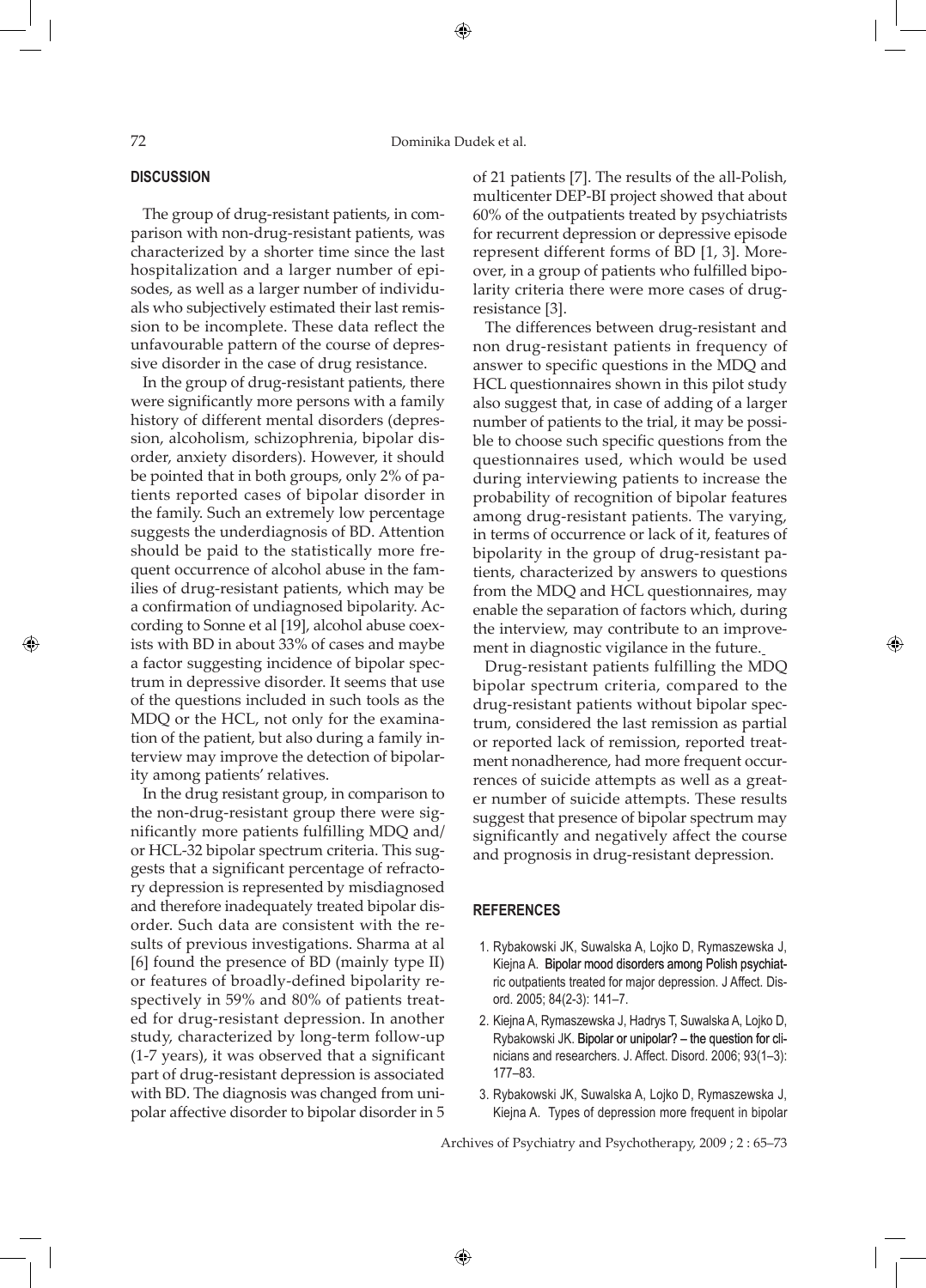q1Bipolar spectrum features in drug resistant unipolar depression patients TRES-DEP pilot study 73

 $\bigoplus$ 

than in unipolar affective illness: results of the Polish DEP-BI study. Psychopathology. 2007; 40(3): 153–8.

- 4. Ghaemi SR, Rosenquist KJ, Ko JY, Baldassano CF, Kontos NJ, Baldessarini RJ. Antidepressant treatment in bipolar versus unipolar depression. Am. J. Psychiatry 2004; 161, 163–165.
- 5. Hantouche E, Angst J. Rate and risk factors of hypomania in recurrent and treatment resistant depression. 3rd International Congress on Brain and Behaviour, 28.11.- 02.12.2007, Theassaloniki, Greece. Annals Gen. Psychiatry 2007,7, Suppl.1, S211.
- 6. Sharma V, Khan M, Smith A. A closer look at treatment resistant depression: is it due to a bipolar diathesis ? J. Affect. Disord. 2005; 84: 251–7.
- 7. Inoue T, Nakagawa S, Kitaichi Y, Izumi T, Tanaka T, Masui T, Kusumi I, Denda K, Koyama T, Long-term outcome of antidepressant-refractory depression: The relevance of unrecognized bipolarity. Journal of affective disorders.2006 Oct; 95(1-3): 61–7
- 8. Hamilton M. A rating scale for depression. Journal of Neurology Neurosurgery and Psychiatry 1960; 23: 56–62.
- 9. Hamilton M. Development of a rating scale for primary depressive illness. Br J Soc Clin Psychol. 1967; 6:278–296
- 10. Pużyński S, Wciórka J. Narzędzia oceny stanu psychicznego. W: Bilikiewicz A, Pużyński S, Rybakowski J, Wciórka J eds. Psychiatria vol 1. Podstawy psychiatrii. Wrocław: Urban & Partner; 2002. p. 453–526.

⊕

11. Hirschfeld RM, Williams JB, Spitzer RL, Calabrese JR, Flynn L, Keck PE, Lewis L, McElroy SL, Post RM, Rapport DJ, Russell JM, Sachs GS, Zajecka J. Development and Validation of a Screening Instrument for Bipolar Spectrum Disorder: The Mood Disorder Questionnaire Am J Psychiatry 157:1873-1875, November 2000.

- 12. Hirschfeld RM, Bipolar spectrum disorder: improving its recognition and diagnosis. J.Clin. Psychiatry: 2001; 62 Suppl 14: 5–9.
- 13. J. Angst, R. Adolfsson, F. Benazzi, A. Gamma, E. Hantouche, T. Meyer, P. Skeppar, E. Vieta, J. Scott The HCL-32: Towards a self-assessment tool for hypomanic symptoms in outpatients. Journal of Affective Disorders, 2005; 88(2): 217–233.
- 14. Kennedy SH, Lam RW, Nutt DJ, Thase ME. Treatmentresistant depression. In: Kennedy SH, Lam RW, Nutt DJ, Thase ME eds. Treating depression effectively. Nowy Jork-Londyn: Martin Dunitz; 2004; 99–107.
- 15. Souery D, Amsterdam J, de Montigny C, Lecrubier Y, Montgomery S, Lipp O, Racagni G, Zohar J, Mendlewicz J. Treatment resistant depression: methodological overview and operational criteria. Eur Neuropsychopharmacol. 1999; 9: 83–91.
- 16. Ferguson GA, Takane Y. Analiza statystyczna w psychologii i pedagogice. Warszawa: PWN; 1997.
- 17. Armitage P. Metody statystyczne w badaniach medycznych. Warszawa: PZWL; 1978.
- 18. Brzeziński J. Metodologia badań psychologicznych. Warszawa: PWN; 1996.

◈

19. Sonne SC, Brady KT. Substance abuse and bipolar comorbidity. Psychiatr Clin North Am. 1999; 22(3): 609–27.

Archives of Psychiatry and Psychotherapy, 2009 ; 2 : 65–73